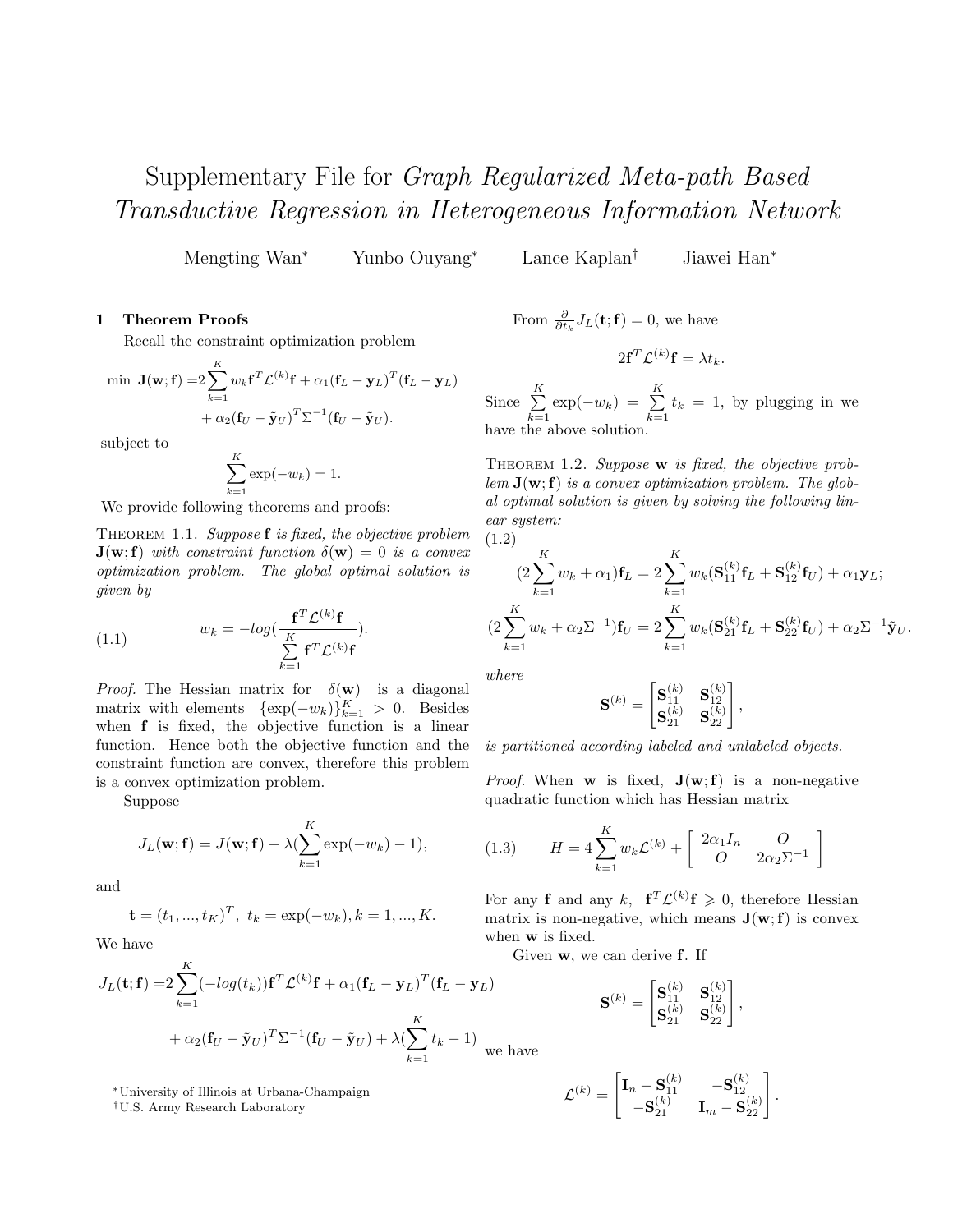Thus

$$
\Omega(\mathbf{w}; \mathbf{f}) = 2 \sum_{k=1}^{K} w_k \begin{bmatrix} \mathbf{f}_L^T & \mathbf{f}_U^T \end{bmatrix} \begin{bmatrix} \mathbf{I}_n - \mathbf{S}_{11}^{(k)} & -\mathbf{S}_{12}^{(k)} \\ -\mathbf{S}_{21}^{(k)} & \mathbf{I}_m - \mathbf{S}_{22}^{(k)} \end{bmatrix} \begin{bmatrix} \mathbf{f}_L \\ \mathbf{f}_U \end{bmatrix}
$$
  
=2  $\sum_{k=1}^{K} w_k (\mathbf{f}_L^T (\mathbf{I}_n - \mathbf{S}_{11}^{(k)}) \mathbf{f}_L + 2 \mathbf{f}_U^T (-\mathbf{S}_{21}^{(k)}) \mathbf{f}_L + \mathbf{f}_U^T (\mathbf{I}_m - \mathbf{S}_{22}^{(k)}) \mathbf{f}_U).$ 

Then from  $\frac{\partial}{\partial \mathbf{f_L}} J_L(\mathbf{w}; \mathbf{f}) = 0$  and  $\frac{\partial}{\partial \mathbf{f_U}} J_L(\mathbf{w}; \mathbf{f}) = 0$ , we have the above linear system.

## 2 Meta-path Selection

Notice that we only use some of the meta-path candidates in our experiment. Meta-path selection is necessary in our framework because different meta-paths have different meanings and different contributions to the interaction between objects with respect to the target response variable. Indeed, the user-guided meta-path selection model has been studied in [1]. However, its probabilistic approach requires user-specified seeds and has a relatively high computational cost. In our framework, we suggest an intuitive selection framework to identify the role of each meta-path using Lasso [2], the  $L_1$ -constrained selection method for linear regression. For any two different labeled objects  $x_u$  and  $x_v$ , we can calculate a distance between  $y_u$  and  $y_v$ . For example, we can calculate the distance using  $dist_{u,v} = (y_u - y_v)^2$ . This distance can be regarded as response and  $R_{u,v}^{(k)}$ can be regarded as predictors, where  $k = 1, ..., K$  and  $u, v = 1, 2, ..., n$ . Let  $dis\hat{t}_{u,v} = b_0 + \sum_{i=1}^{K} b_k R_{u,v}^{(k)}$ . The target is to minimize

$$
\sum_{(u,v)} (dist_{u,v} - dis\hat{t}_{u,v})^2 + \lambda \sum_{k=1}^{K} ||b_k||,
$$

where  $\lambda$  can be determined by cross-validation. Intuitively, a good meta-path  $P_k$  should be selected and its corresponding coefficient  $b_k$  should be negative.

We also notice that when we have a large number of meta-path candidates, this method can achieve metapath selection automatically and efficiently due to the special property of Lasso. Unfortunately, real-world heterogeneous information networks usually contain a large number of links. Regression model thus cannot be efficiently computed. However, since the target of this framework is only to provide an intuition of each meta-path's contribution, we can randomly sample some of them and apply *Lasso* regression on them. Specifically, we randomly select 10 sets of 50000 edges. The final meta-paths used in our Grempt model should be selected by more than half of these 10 models and associated coefficients should be negative.

The original meta-path candidates for IMDb data are movie-actor-movie  $(M-A_1-M)$ , movie-actress-movie (M-A2-M), movie-director-movie (M-D-M), moviegenre-movie (M-G-M) ,movie-studio-movie (M-S-M) and movie-writer-movie (M-W-M), and the original meta-path candidates for DBLP data are author-paperauthor (A-P-A), author-term-author (A-T-A), authorvenue-author (A-V-A),author-paper-(cite)-paper-(cited by)-paper-author  $(A-P\rightarrow P\leftarrow P-A)$  and author-paper-(cited by)-paper-(cite)-paper-author  $(A-P\leftarrow P\rightarrow P-A)$ . For the IMDb data, result shows that  $M-A_1-M$ , M- $A_2$ -M, M-D-M, M-G-M and M-W-M have significant contribution to the network based consistency of  $log(box\ of\ fice)$ . The fact that M-S-M has not been selected shows that movies produced by the same studio may have significantly different box office values. For the DBLP data, we notice that A-P-A, A-V-A and A- $P\leftarrow P\rightarrow P-A$  are selected by Lasso, which means that authors who collaborated with each other, who published papers in same venues or whose papers have been cited by same papers tend to have similar academic influence, which is represented by  $log(\text{\#citation} + 1)$ .